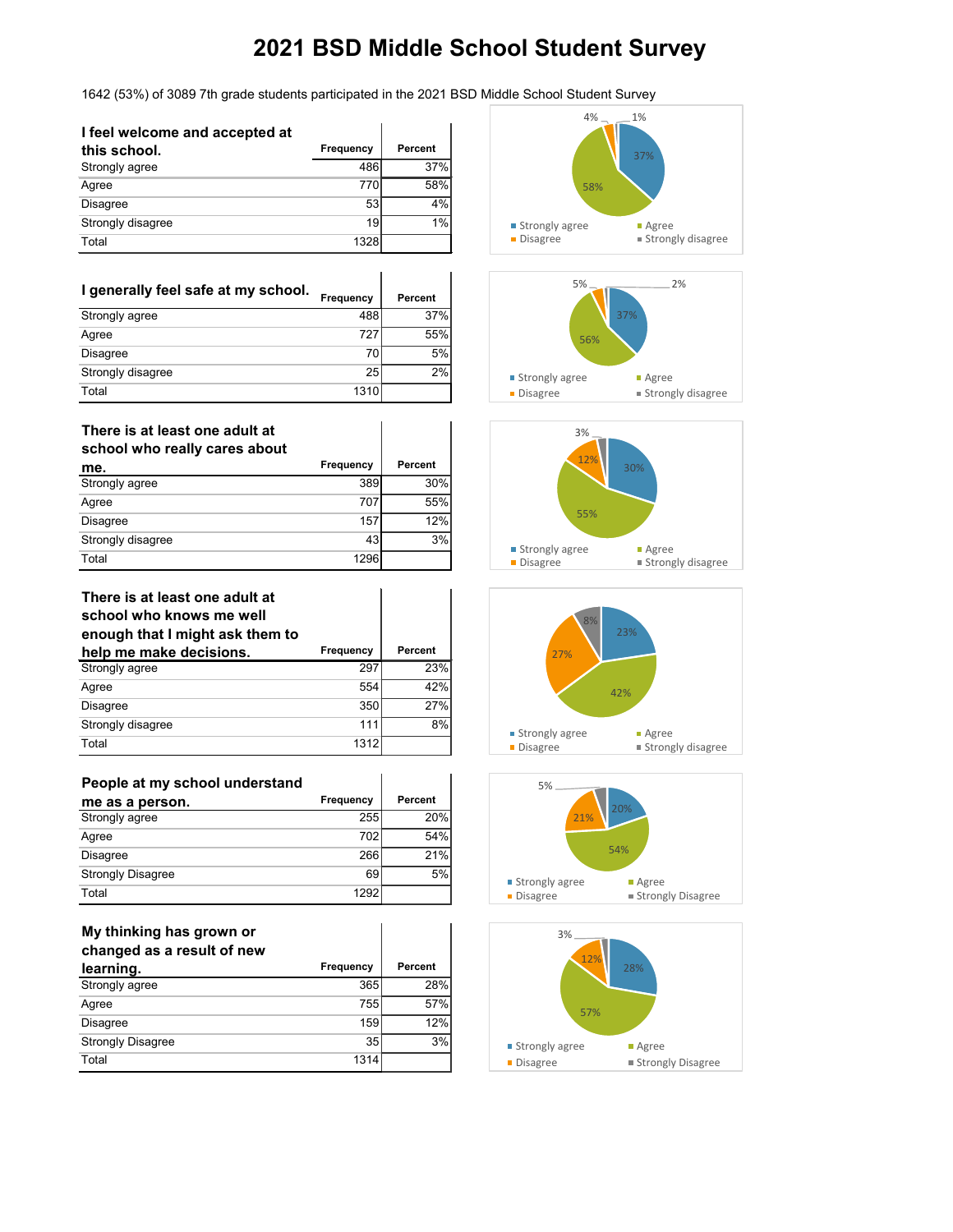| In general, I receive personal<br>feedback from my teachers on<br>how I can improve my school | <b>Frequency</b> | Percent        |
|-----------------------------------------------------------------------------------------------|------------------|----------------|
| performance.<br>Strongly agree                                                                | 407              | 31%            |
| Agree                                                                                         | 719              | 55%            |
|                                                                                               | 153              | 12%            |
| Disagree                                                                                      | 30               | 2%             |
| Strongly disagree<br>Total                                                                    |                  |                |
|                                                                                               | 1309             |                |
| My teachers believe I can learn.                                                              | Frequency        | <b>Percent</b> |
| Strongly agree                                                                                | 628              | 49%            |
| Agree                                                                                         | 608              | 48%            |
| Disagree                                                                                      | 24               | 2%             |
| Strongly disagree                                                                             | 18               | 1%             |
| Total                                                                                         | 1278             |                |
| My teachers set high<br>expectations for me.                                                  | Frequency        | Percent        |
| <b>Strongly Agree</b>                                                                         | 313              | 24%            |
| Agree                                                                                         | 557              | 42%            |
| Disagree                                                                                      | 94               | 7%             |
| <b>Strongly Disagree</b>                                                                      | 13               | 1%             |
| Don't Know                                                                                    | 339              | 26%            |
| Total                                                                                         | 1316             |                |
| My teachers expect me to attend<br>college.                                                   | Frequency        | <b>Percent</b> |
| Strongly agree                                                                                | 296              | 23%            |
| Agree                                                                                         | 415              | 32%            |
| Disagree                                                                                      | 65               | 5%             |
| Strongly disagree                                                                             | 11               | $1\%$          |
| Don't Know                                                                                    | 516              | 40%            |
| Total                                                                                         | 1303             |                |
| How often do you participate in<br>classroom circles?                                         | Frequency        | <b>Percent</b> |
| 4 or more times per week                                                                      | 209              | 16%            |
| 1-3 times per week                                                                            | 267              | 20%            |
| 2-3 times per month                                                                           | 91               | 7%             |
| One time per month                                                                            | 29               | 2%             |
| Less than 1 time per month                                                                    | 51               | 4%             |
| Never                                                                                         | 166              | 13%            |
| I do not know what classroom circles are                                                      | 509              | 39%            |
| Total                                                                                         | 1322             |                |
|                                                                                               |                  |                |

| Classroom circles help me feel |  |
|--------------------------------|--|
| more connected to my           |  |
|                                |  |

| classroom community.                      | <b>Frequency</b> | Percent |
|-------------------------------------------|------------------|---------|
| Always                                    | 138              | 21%     |
| Sometimes                                 | 323              | 50%     |
| Rarely                                    | 112              | 17%     |
| Never                                     | 47               | 7%      |
| I do not participate in classroom circles | 23               | 4%      |
| Total                                     | 643              |         |



- Less than 1 time per month
- **Never**

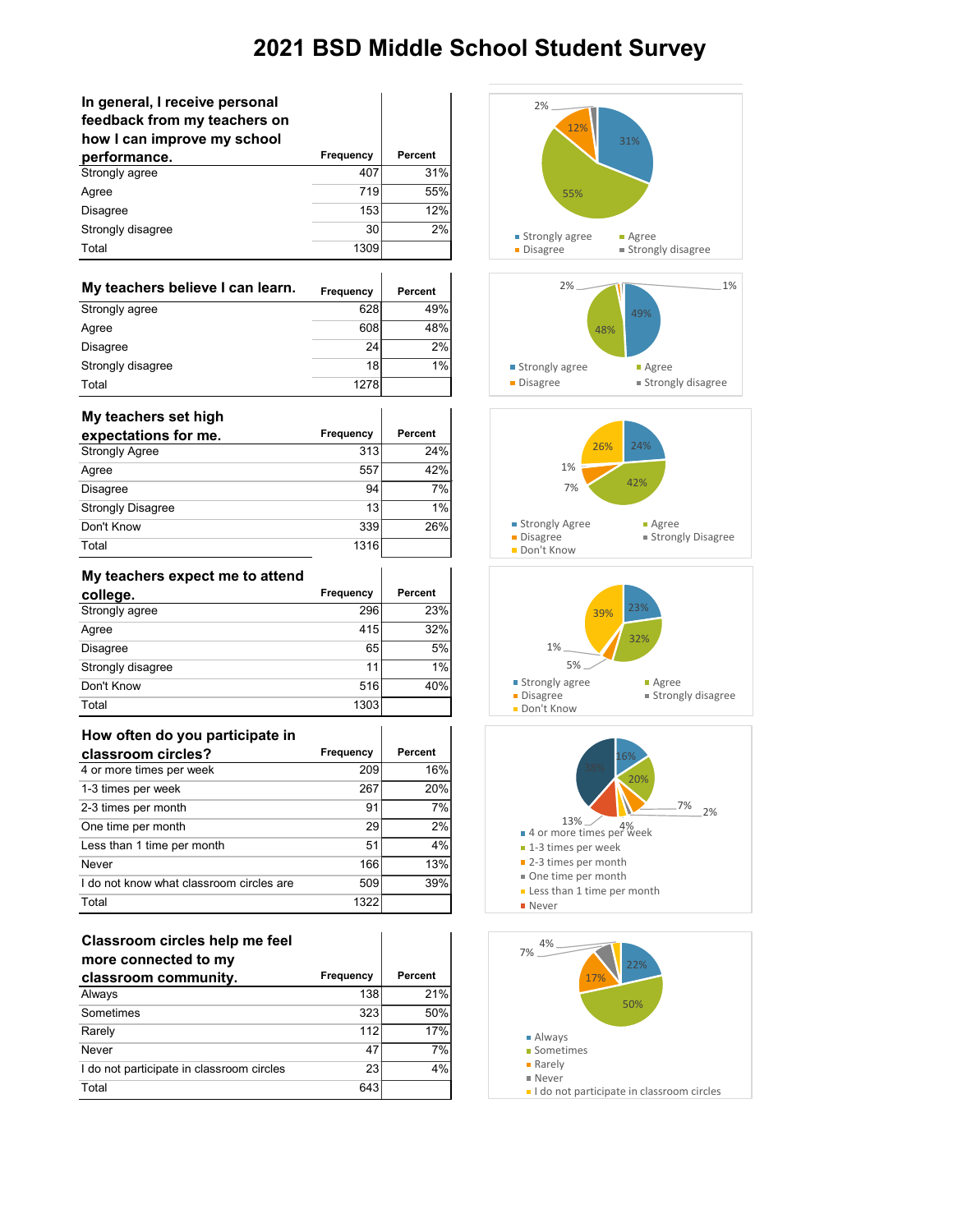| I am given time each day to read<br>books of my choice at school. | Frequency | <b>Percent</b> |
|-------------------------------------------------------------------|-----------|----------------|
| Strongly agree                                                    | 353       | 35%            |
| Agree                                                             | 452       | 45%            |
| <b>Disagree</b>                                                   | 168       | 17%            |
| Strongly disagree                                                 | 42        | 4%             |
| Total                                                             | 1015      |                |

| I can read and understand texts |                  |         |
|---------------------------------|------------------|---------|
| in all of my classes.           | <b>Frequency</b> | Percent |
| Strongly agree                  | 464              | 46%     |
| Agree                           | 474              | 47%     |
| <b>Disagree</b>                 | 64               | 6%      |
| Strongly disagree               | 11               | 1%      |
| Total                           | 1013             |         |

### **My stamina as a reader/writer**

| My stamina as a reader/writer |           |         |
|-------------------------------|-----------|---------|
| has increased this year.      | Frequency | Percent |
| Strongly agree                | 332       | 33%     |
| Agree                         | 443       | 44%     |
| <b>Disagree</b>               | 194       | 19%     |
| Strongly disagree             | 38        | 4%      |
| Total                         | 1007      |         |

 $\overline{\phantom{a}}$ 

 $\overline{\phantom{a}}$ 

i.

### **My fluency as a reader/writer**

| has increased this year. | <b>Frequency</b> | <b>Percent</b> |
|--------------------------|------------------|----------------|
| Strongly agree           | 334              | 33%l           |
| Agree                    | 462              | 46%            |
| <b>Disagree</b>          | 186              | 18%            |
| Strongly disagree        | 24               | 2%             |
| Total                    | 1006             |                |

| I have goals for improvement as |           |         |
|---------------------------------|-----------|---------|
| a reader and writer.            | Frequency | Percent |
| Strongly agree                  | 349       | 35%     |
| Agree                           | 456       | 45%     |
| <b>Disagree</b>                 | 164       | 16%     |
| Strongly disagree               | 39        | 4%      |
| Total                           | 1008      |         |









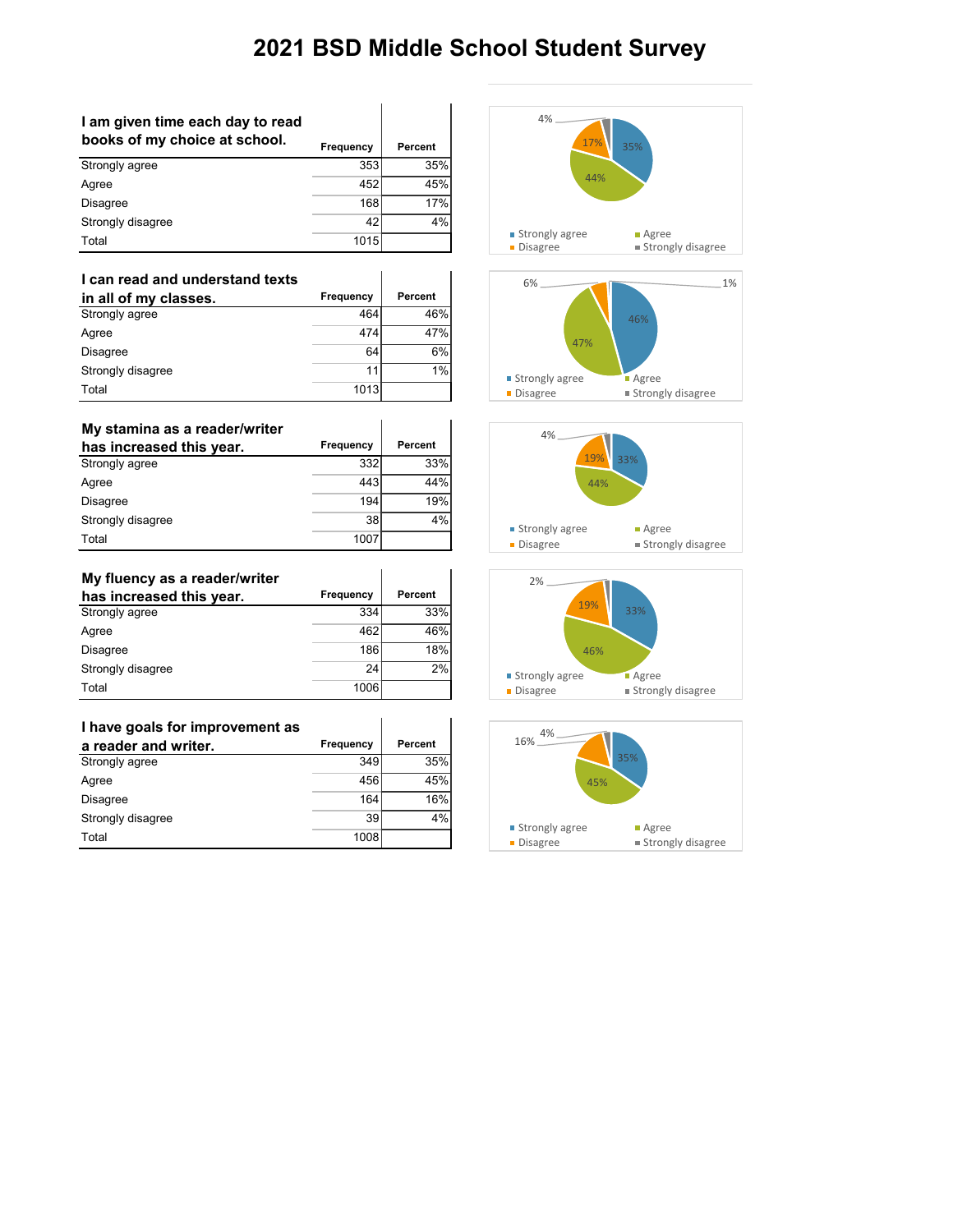| I use writing strategies from<br>humanities/language arts in<br>other classes to help me |           |         |
|------------------------------------------------------------------------------------------|-----------|---------|
| become a better writer.                                                                  | Frequency | Percent |
| Strongly agree                                                                           | 343       | 34%     |
| Agree                                                                                    | 466       | 46%     |
| <b>Disagree</b>                                                                          | 164       | 16%     |
| Strongly disagree                                                                        | 39        | 4%      |
| Total                                                                                    | 1012      |         |

### **I use reading strategies from**

| humanities/language arts in<br>other classes to help me |           |         |
|---------------------------------------------------------|-----------|---------|
| become a better reader.                                 | Frequency | Percent |
| Strongly agree                                          | 310       | 31%     |
| Agree                                                   | 456       | 45%     |
| Disagree                                                | 200       | 20%     |
| Strongly disagree                                       | 43        | 4%      |
| Total                                                   | 1009      |         |

 $\overline{\phantom{a}}$ 

 $\overline{\phantom{a}}$ 

| <b>Humanities/Language Arts:</b><br>When we have reading units, I<br>have choice in books (versus<br>everyone reading the same |           |         |
|--------------------------------------------------------------------------------------------------------------------------------|-----------|---------|
| book).                                                                                                                         | Frequency | Percent |
| Strongly agree                                                                                                                 | 337       | 33%     |
| Agree                                                                                                                          | 479       | 47%     |
| <b>Disagree</b>                                                                                                                | 154       | 15%     |
| Strongly disagree                                                                                                              | 39        | 4%      |
| Total                                                                                                                          | 1009      |         |

| <b>Humanities/Language Arts: I</b> |           |                |
|------------------------------------|-----------|----------------|
| have time to talk about my         |           |                |
| reading and writing with my        |           |                |
| teacher.                           | Frequency | <b>Percent</b> |
| Strongly agree                     | 245       | 24%            |
| Agree                              | 531       | 52%            |
| <b>Disagree</b>                    | 199       | 20%            |
| Strongly disagree                  | 37        | 4%             |
| Total                              | 1012      |                |

### **Humanities/Language Arts: I have time to talk about my reading and writing with my**

| . .<br>peers.     | <b>Frequency</b> | <b>Percent</b> |
|-------------------|------------------|----------------|
| Strongly agree    | 252              | 25%            |
| Agree             | 498              | 49%            |
| Disagree          | 200              | 20%            |
| Strongly disagree | 60               | 6%             |
| Total             | 1010             |                |









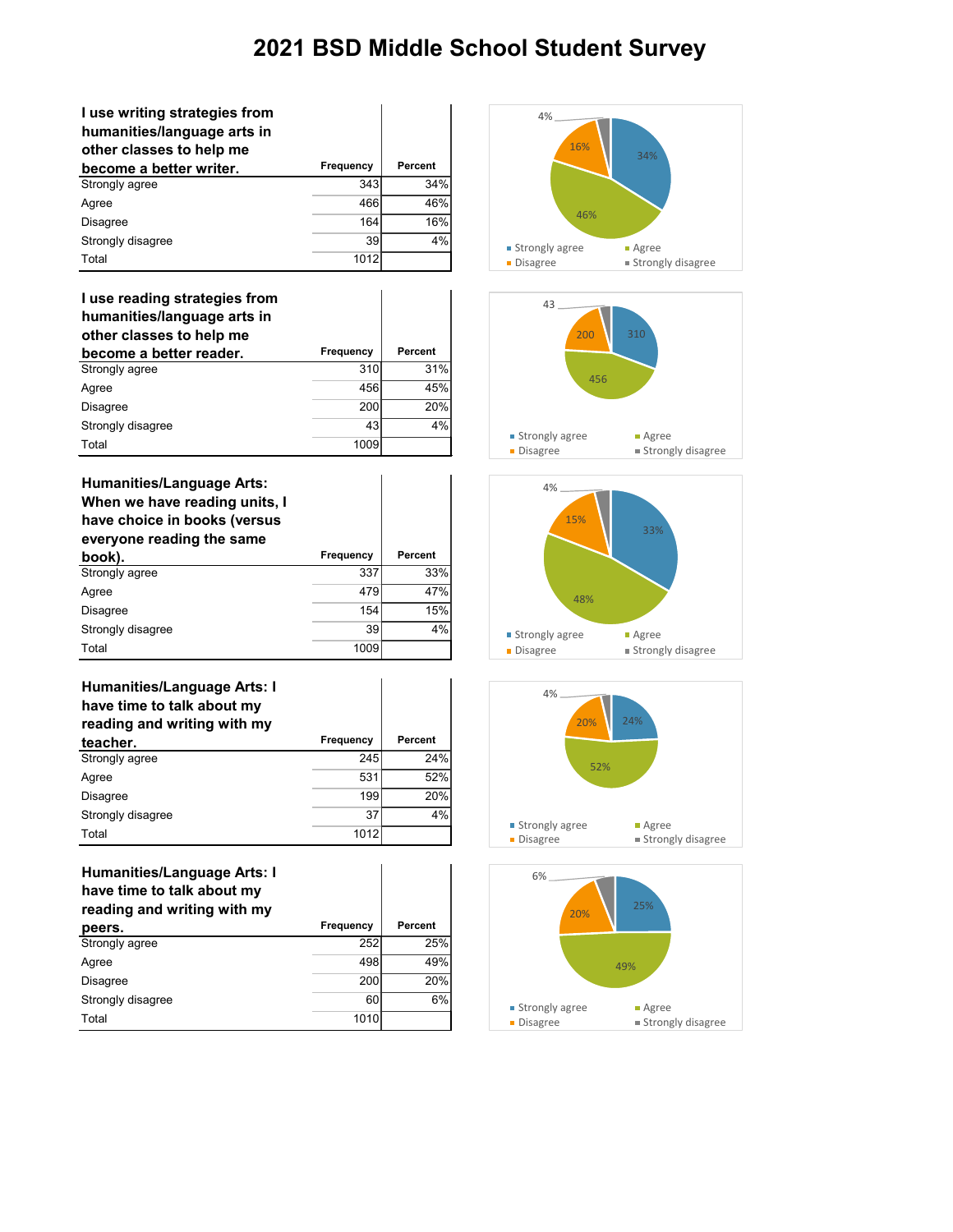| Math: I talk to my classmates<br>about how to solve math |           |         |
|----------------------------------------------------------|-----------|---------|
| problems.                                                | Frequency | Percent |
| Very often                                               | 68        | 6%      |
| Often                                                    | 206       | 18%     |
| Sometimes                                                | 417       | 36%     |
| Seldom/not often                                         | 178       | 15%     |
| Almost never                                             | 297       | 25%     |
| Total                                                    | 1166      |         |

| Math: Students ask each other<br>questions about math everyday. | <b>Frequency</b> | Percent |
|-----------------------------------------------------------------|------------------|---------|
| Strongly agree                                                  | 152              | 13%     |
| Agree                                                           | 542              | 47%     |
| <b>Disagree</b>                                                 | 368              | 32%     |
| Strongly disagree                                               | 97               | 8%      |
| Total                                                           | 1159             |         |

| Math: Students come up with<br>different ways to solve problems. | <b>Frequency</b> | Percent |
|------------------------------------------------------------------|------------------|---------|
| Strongly agree                                                   | 251              | 22%     |
| Agree                                                            | 712              | 61%     |
| <b>Disagree</b>                                                  | 160              | 14%     |
| Strongly disagree                                                | 35               | 3%      |
| Total                                                            | 1158             |         |

| Math: We often have to<br>memorize steps to solve |           |                |
|---------------------------------------------------|-----------|----------------|
| problems.                                         | Frequency | <b>Percent</b> |
| Strongly agree                                    | 395       | 34%            |
| Agree                                             | 641       | 56%            |
| <b>Disagree</b>                                   | 96        | 8%             |
| Strongly disagree                                 | 17        | 1%             |
| Total                                             | 1149      |                |

| Math: We show our thinking in |           |         |
|-------------------------------|-----------|---------|
| many ways.                    | Frequency | Percent |
| Strongly agree                | 349       | 30%     |
| Agree                         | 678       | 59%     |
| Disagree                      | 109       | 9%      |
| Strongly disagree             | 15        | 1%      |
| Total                         | 1151      |         |









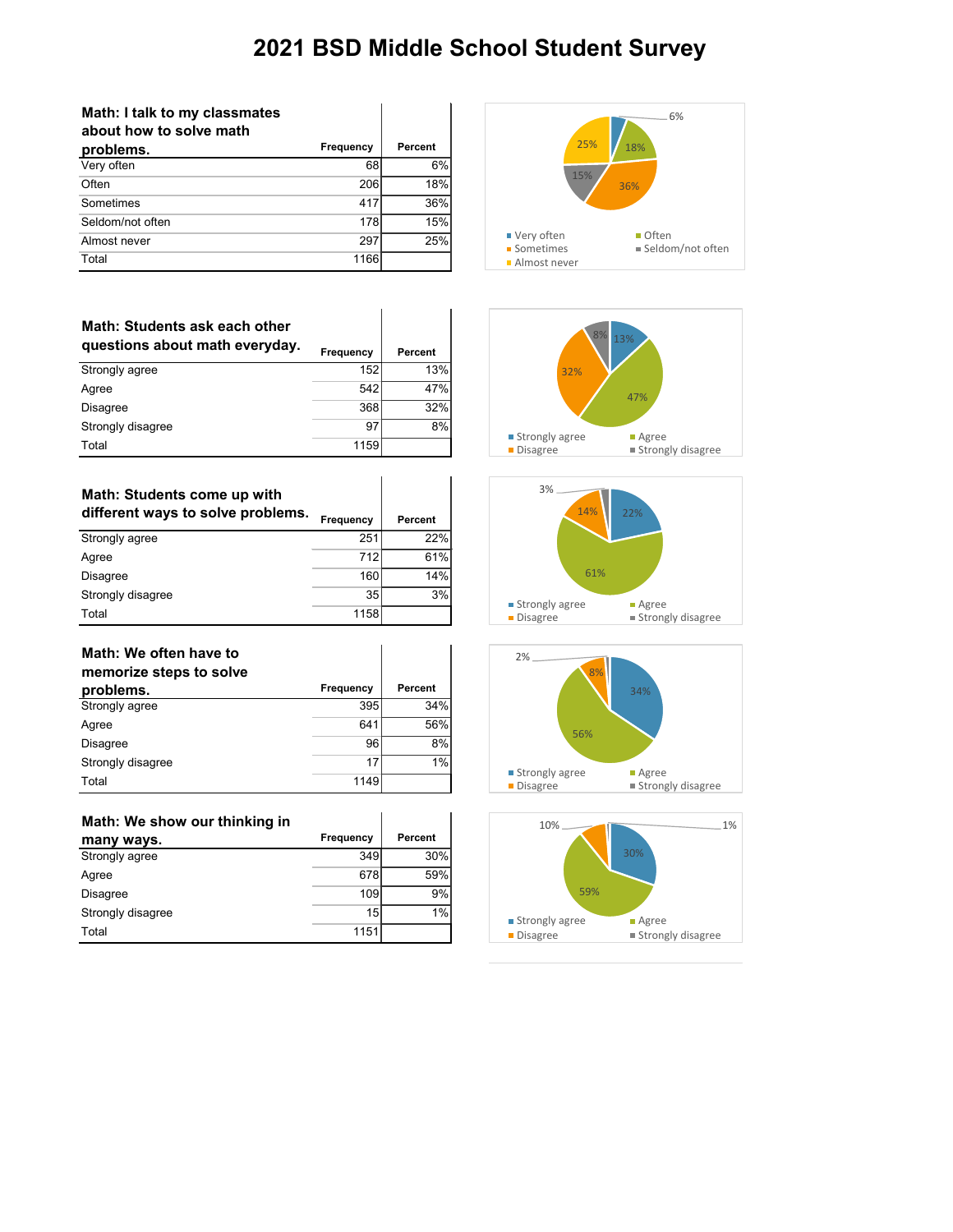| Math: We have to explain or<br>argue why our answer is correct. | Frequency | Percent |
|-----------------------------------------------------------------|-----------|---------|
| Strongly agree                                                  | 289       | 25%     |
| Agree                                                           | 624       | 54%     |
| <b>Disagree</b>                                                 | 199       | 17%     |
| Strongly disagree                                               | 38        | 3%      |
| Total                                                           | 1150      |         |

| Math: There is usually only one |                  |         |
|---------------------------------|------------------|---------|
| way to solve the problems.      | <b>Frequency</b> | Percent |
| Strongly agree                  | 85               | 7%      |
| Agree                           | 253              | 22%     |
| <b>Disagree</b>                 | 617              | 53%     |
| Strongly disagree               | 203              | 18%     |
| Total                           | 1158             |         |

### **Math: To solve a problem you**

| usually just need to remember |           |         |
|-------------------------------|-----------|---------|
| the steps.                    | Frequency | Percent |
| Strongly agree                | 242       | 21%     |
| Agree                         | 684       | 59%     |
| Disagree                      | 183       | 16%     |
| Strongly disagree             | 48        | 4%      |
| Total                         | 1157      |         |

 $\overline{\phantom{a}}$ 

 $\overline{\phantom{a}}$ 

 $\overline{\phantom{a}}$ 

 $\overline{\phantom{a}}$ 

### **Math: To solve a problem you**

| often have to figure something |           |                |
|--------------------------------|-----------|----------------|
| out.                           | Frequency | <b>Percent</b> |
| Strongly agree                 | 441       | 38%            |
| Agree                          | 661       | 57%            |
| <b>Disagree</b>                | 42        | 4%             |
| Strongly disagree              | 7         | 1%             |
| Total                          | 1151      |                |

### **Math: What percent of questions**

| in your math class require |           |
|----------------------------|-----------|
| original thinking?         | Frequency |
| Average percent            | 43%       |
| Total responses            | 1142      |







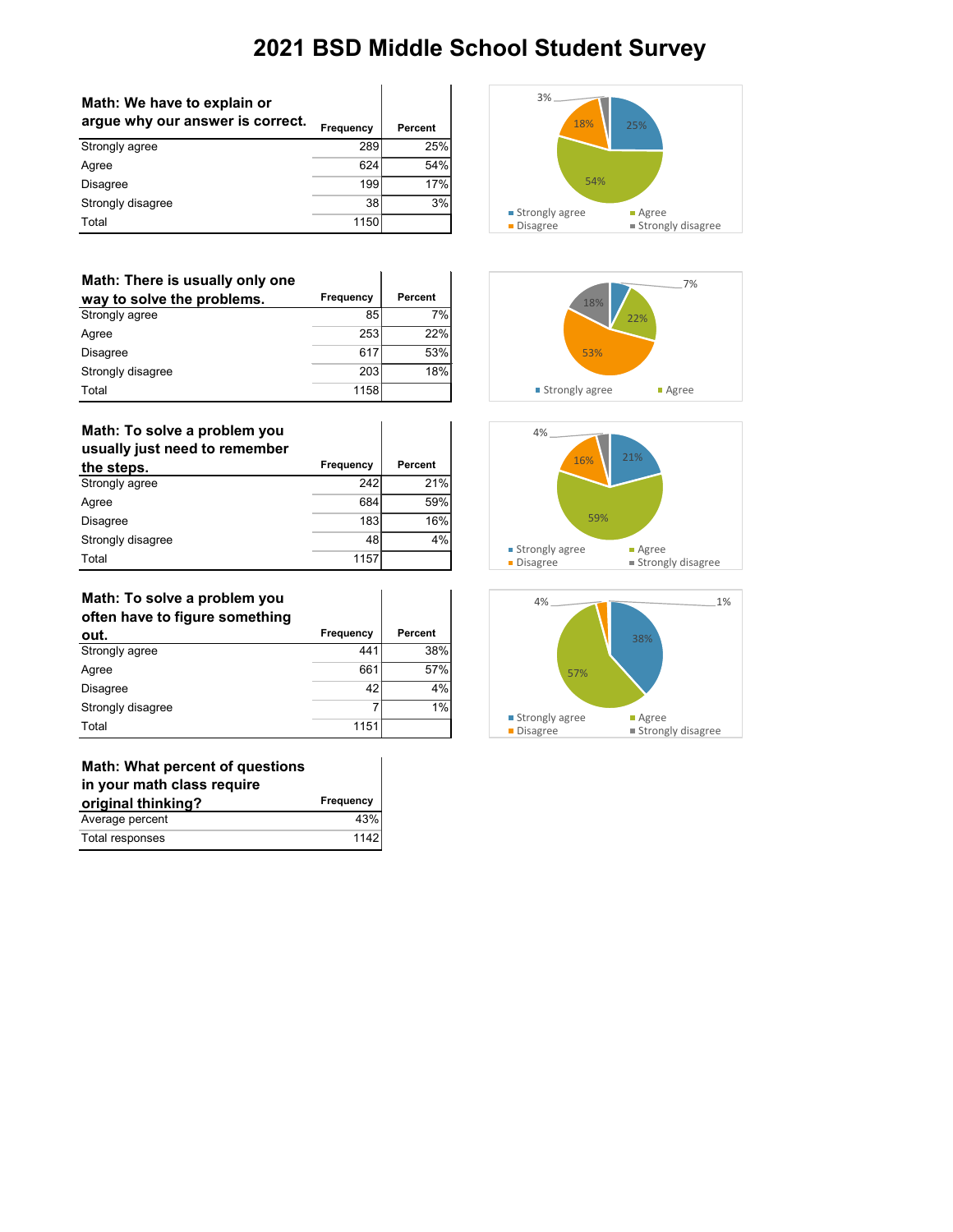| How often do you think about<br>what someone of a different<br>race, ethnicity, or culture |           |         |
|--------------------------------------------------------------------------------------------|-----------|---------|
| experiences?                                                                               | Frequency | Percent |
| Almost never                                                                               | 202       | 18%     |
| Once in a while                                                                            | 217       | 20%     |
| Sometimes                                                                                  | 349       | 32%     |
| Frequently                                                                                 | 262       | 24%     |
| Almost always                                                                              | 64        | 6%      |
| Total                                                                                      | 1094      |         |

| How often do teachers<br>encourage you to earn about<br>people from different races,<br>ethnicities, or cultures? | Frequency | <b>Percent</b> |
|-------------------------------------------------------------------------------------------------------------------|-----------|----------------|
| Almost never                                                                                                      | 64        | 6%             |
| Once in a while                                                                                                   | 181       | 17%            |
| Sometimes                                                                                                         | 339       | 31%            |
| Frequently                                                                                                        | 380       | 35%            |
| Almost always                                                                                                     | 125       | 11%            |
| Total                                                                                                             | 1089      |                |

### **How often are you encouraged to think more deeply about and discuss race-related topics with other students at your school? Frequency Percent**

|                 | <u></u> | .   |
|-----------------|---------|-----|
| Almost never    | 199     | 18% |
| Once in a while | 258     | 24% |
| Sometimes       | 356     | 33% |
| Frequently      | 211     | 19% |
| Almost always   | 67      | 6%  |
| Total           | 1091    |     |

| How confident are you that<br>students at your school can<br>have an honest conversation |           |         |
|------------------------------------------------------------------------------------------|-----------|---------|
| with each other about race?                                                              | Frequency | Percent |
| Not at all confident                                                                     | 107       | 10%     |
| Slightly confident                                                                       | 194       | 18%     |
| Somewhat confident                                                                       | 349       | 32%     |
| Quite confident                                                                          | 350       | 32%     |
| <b>Extremely confident</b>                                                               | 85        | 8%      |
| Total                                                                                    | 1085      |         |







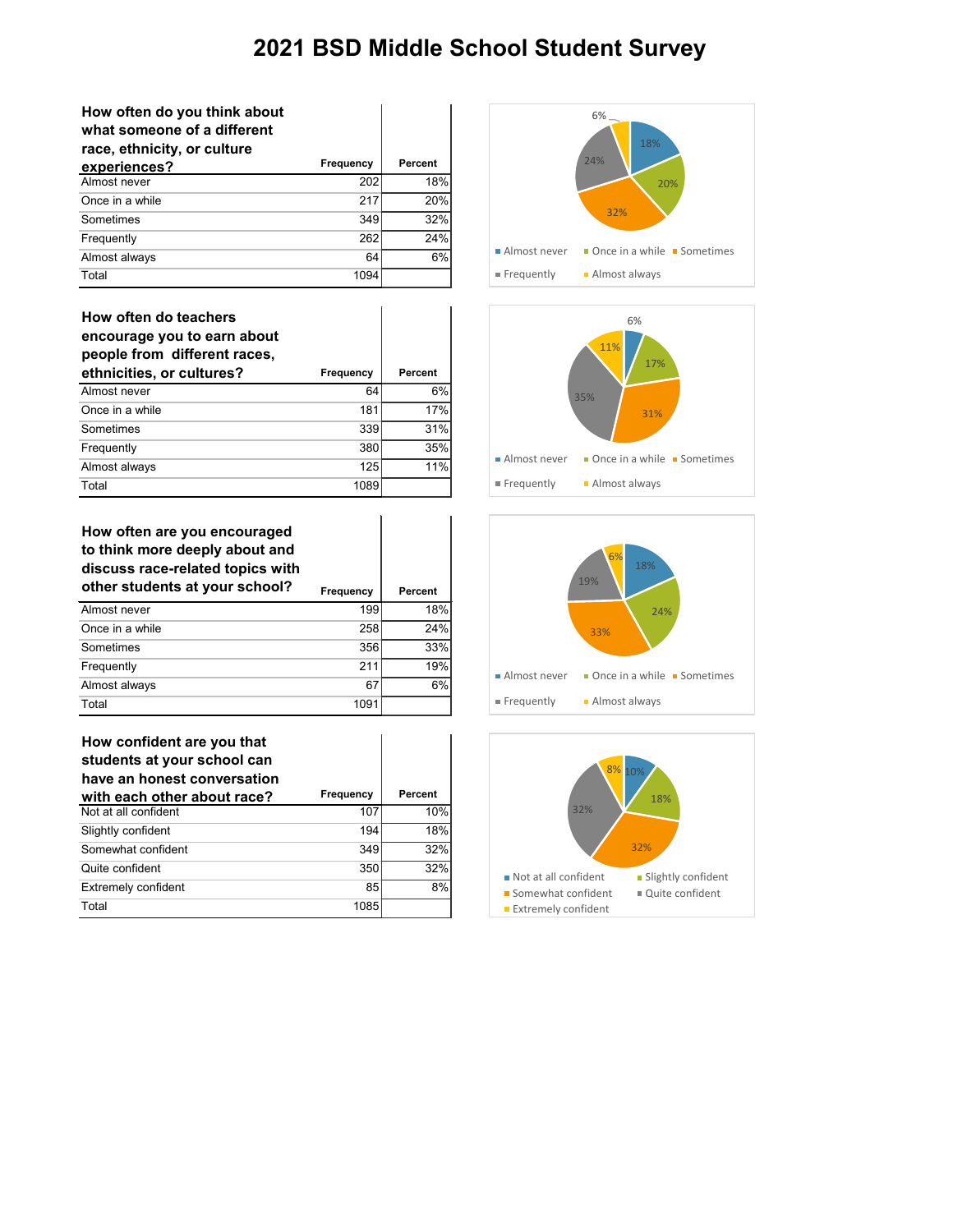| Staff members at my school<br>treat all students the same, no | <b>Strongly</b> |       |                 | <b>Strongly</b> |
|---------------------------------------------------------------|-----------------|-------|-----------------|-----------------|
| matter                                                        | Agree           | Agree | <b>Disagree</b> | <b>Disagree</b> |
| Their race                                                    | 689             | 306   | 15              | 5               |
| Their national origin                                         | 675             | 314   | 6               |                 |
| Their language                                                | 665             | 318   | 15              | 5               |
| Whether their parents are rich or poor                        | 680             | 287   | 14              | 4               |
| Their religion                                                | 678             | 277   | 22              | 4               |
| Their level of physical or mental ability                     | 601             | 322   | 57              | 15              |
| Their gender identity                                         | 663             | 278   | 27              | 9               |
| Their sexual orientation                                      | 645             | 271   | 26              | 6               |



| Students at my school treat all<br>students the same, no matter | <b>Strongly</b><br>Agree | Agree | <b>Disagree</b> | <b>Strongly</b><br><b>Disagree</b> |
|-----------------------------------------------------------------|--------------------------|-------|-----------------|------------------------------------|
| Their race                                                      | 418                      | 455   | 95              | 20                                 |
| Their national origin                                           | 438                      | 448   | 73              | 15                                 |
| Their language                                                  | 412                      | 452   | 77              | 18                                 |
| Whether their parents are rich or poor                          | 341                      | 399   | 168             | 51                                 |
| Their religion                                                  | 413                      | 439   | 83              | 22                                 |
| Their level of physical or mental ability                       | 316                      | 393   | 178             | 64                                 |
| Their gender identity                                           | 378                      | 391   | 129             | 45                                 |
| Their sexual orientation                                        | 368                      | 378   | 121             | 51                                 |

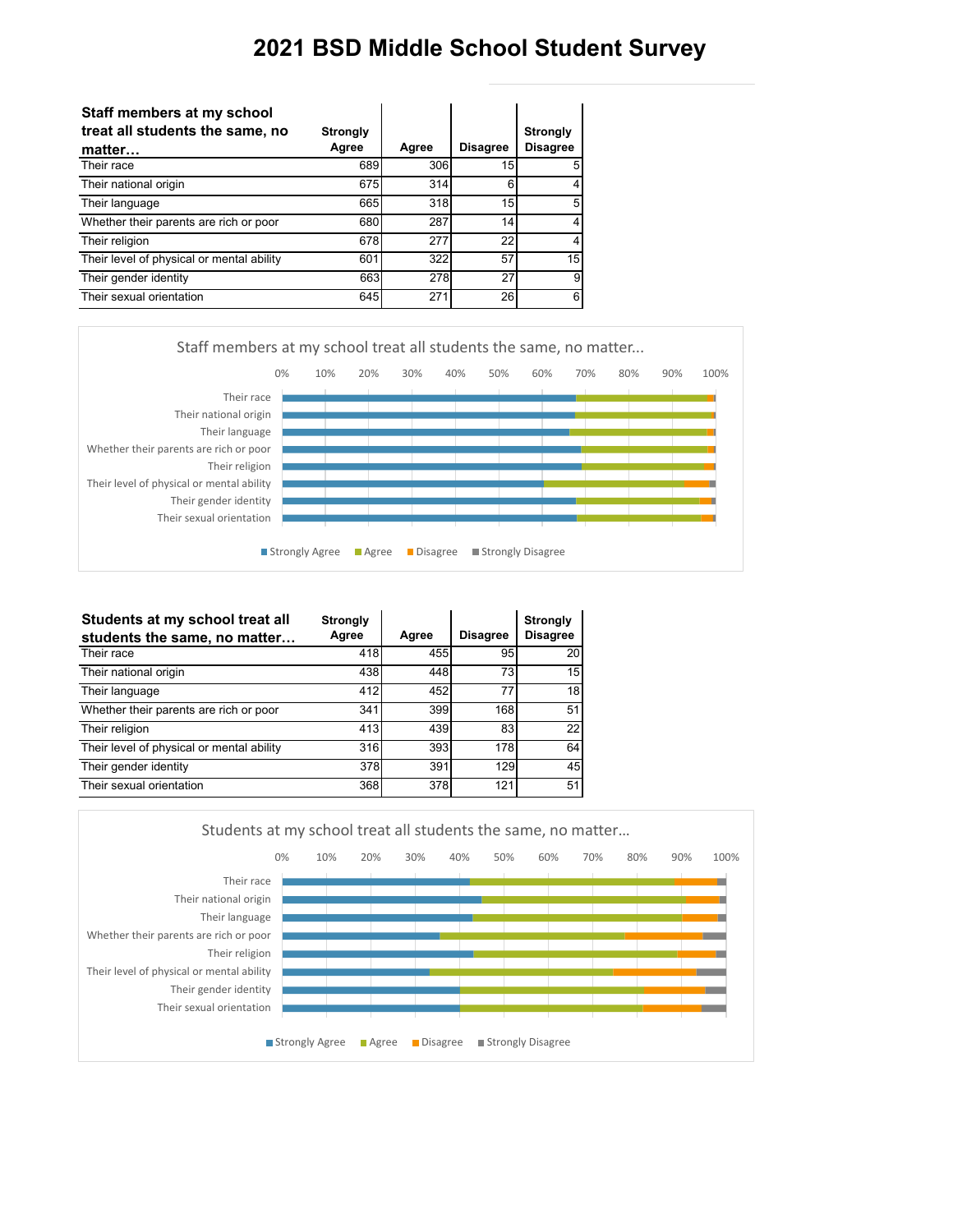| I have been bullied online this |                  |                |
|---------------------------------|------------------|----------------|
| year.                           | <b>Frequency</b> | <b>Percent</b> |
| A lot                           | 44               | 4%             |
| A little                        | 233              | 22%            |
| Not at all                      | 788              | 74%            |
| Total                           | 1065             |                |

| My school takes instances of<br>bullying and/or harassment |           |                |
|------------------------------------------------------------|-----------|----------------|
| including bias incidents and/or                            |           |                |
| hate speech seriously.                                     | Frequency | Percent        |
| Yes                                                        | 590       | 55%            |
| <b>No</b>                                                  | 90        | 8%             |
| Not sure                                                   | 385       | 36%            |
| Total                                                      | 1065      |                |
|                                                            |           |                |
| My school will believe me if I                             |           |                |
| report an instance of bullying                             |           |                |
| and/or harassment including                                |           |                |
| bias incidents and/or hate                                 |           |                |
| speech seriously.                                          | Frequency | <b>Percent</b> |
| Yes                                                        | 627       | 59%            |
| <b>No</b>                                                  | 69        | 7%             |
| Not sure                                                   | 365       | 34%            |
| Total                                                      | 1061      |                |
|                                                            |           |                |
| If I experience or witness                                 |           |                |
| bullying and/or harassment                                 |           |                |
| including bias incidents and/or                            |           |                |
| hate speech at school, I know                              |           |                |
| how to report it to someone.                               | Frequency | <b>Percent</b> |
| Yes                                                        | 873       | 82%            |
| <b>No</b>                                                  | 65        | 6%             |
| Not sure                                                   | 122       | 12%            |
|                                                            |           |                |

| If I experience or witness<br>bullying and/or harassment<br>including bias incidents and/or<br>hate speech at school, it will be<br>taken seriously and responded |                  |         |
|-------------------------------------------------------------------------------------------------------------------------------------------------------------------|------------------|---------|
|                                                                                                                                                                   | <b>Frequency</b> | Percent |
|                                                                                                                                                                   |                  |         |
| <u>to.</u><br>Yes                                                                                                                                                 | 745              | 70%     |
| No                                                                                                                                                                | 63               | 6%      |
| Not sure                                                                                                                                                          | 254              | 24%     |

Total 1060

| If I experience or witness<br>bullying and/or harassment<br>including bias incidents and/or<br>hate speech at school, I know |           |         |
|------------------------------------------------------------------------------------------------------------------------------|-----------|---------|
| how it will be addressed.                                                                                                    | Frequency | Percent |
| Yes                                                                                                                          | 513       | 48%     |
| <b>No</b>                                                                                                                    | 134       | 13%     |
| Not sure                                                                                                                     | 411       | 39%     |
| Total                                                                                                                        | 1058      |         |











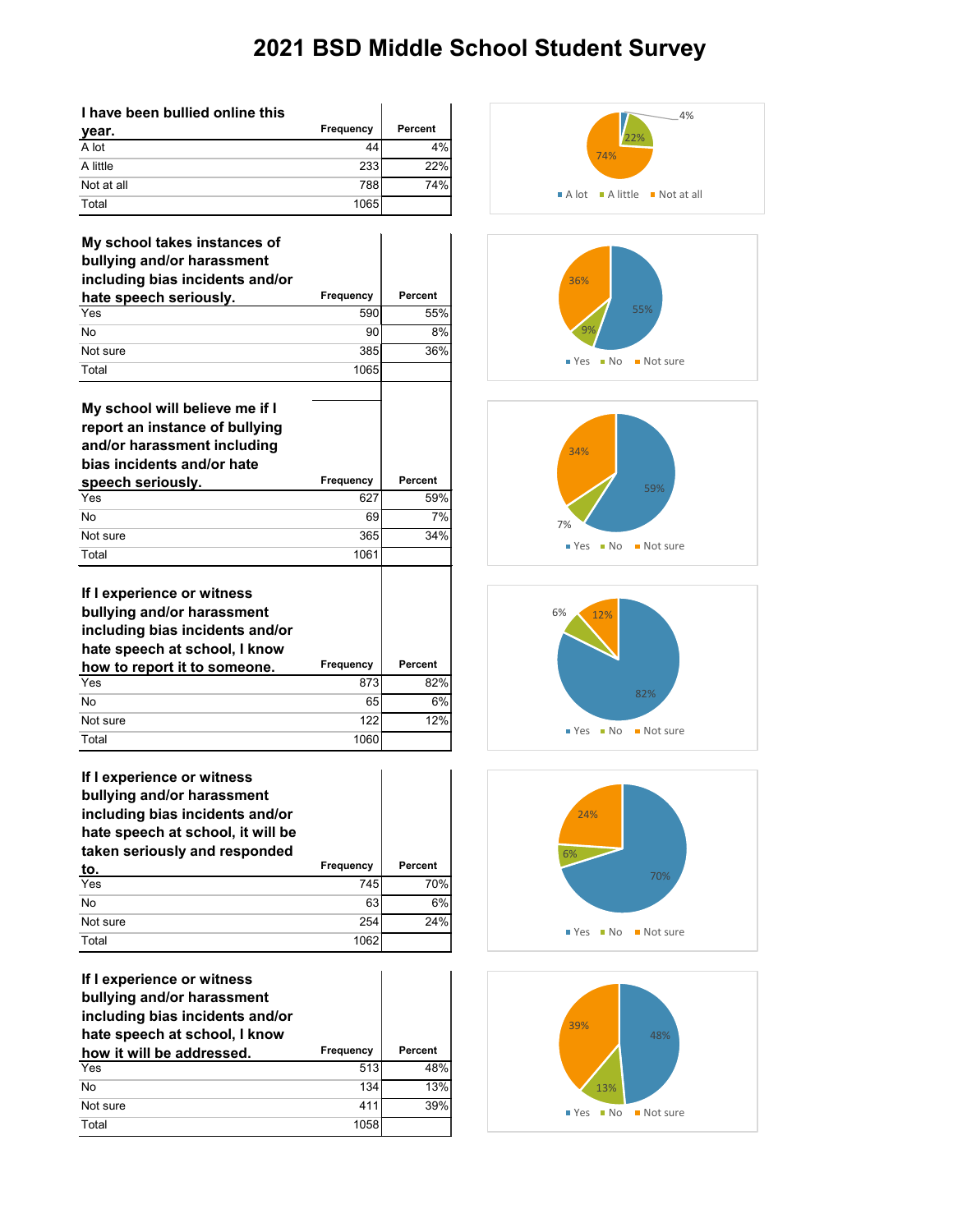| SafeOregon gives students,<br>parents, schools and their<br>communities a way to report<br>safety threats or potential acts<br>of violence. Are you aware of<br>SafeOregon? | Frequency | Percent |
|-----------------------------------------------------------------------------------------------------------------------------------------------------------------------------|-----------|---------|
| Yes                                                                                                                                                                         | 627       | 59%     |
| No                                                                                                                                                                          | 436       | 41%     |
| Total                                                                                                                                                                       | 1063      |         |

| My school teaches me how to |                  |         |
|-----------------------------|------------------|---------|
| use technology responsibly. | <b>Frequency</b> | Percent |
| Strongly agree              | 372              | 37%     |
| Agree                       | 544              | 54%     |
| <b>Disagree</b>             | 69               | 7%      |
| Strongly disagree           | 17               | 2%      |
| Total                       | 1002             |         |

 $\mathbf{r}$ 





| How are you able to access the                            |           |
|-----------------------------------------------------------|-----------|
| internet outside of school?                               | Frequency |
| Internet connection at home                               | 927       |
| Mobile phone                                              | 652       |
| Hot spot                                                  | 322       |
| Public library                                            | 224       |
| Coffee shops/ restaurants                                 | 235       |
| Friends' houses                                           | 353       |
| I am not able to access the internet<br>outside of school | 13        |
| Other                                                     |           |



| Is your internet access provided |           |         |
|----------------------------------|-----------|---------|
| by the District?                 | Frequency | Percent |
| Yes                              | 112       | 12%     |
| <b>No</b>                        | 489       | 53%     |
| Don't know                       | 319       | 35%     |
| Total                            | 920       |         |

| How often are you unable to<br>complete homework<br>assignments because you |           |                |
|-----------------------------------------------------------------------------|-----------|----------------|
| cannot access the internet?                                                 | Frequency | <b>Percent</b> |
| Daily                                                                       | 33        | 3%             |
| Weekly                                                                      | 51        | 5%             |
| Monthly                                                                     | 61        | 6%             |
| Less than monthly                                                           | 322       | 32%            |
| Never                                                                       | 538       | 54%            |
| Total                                                                       | 1005      |                |